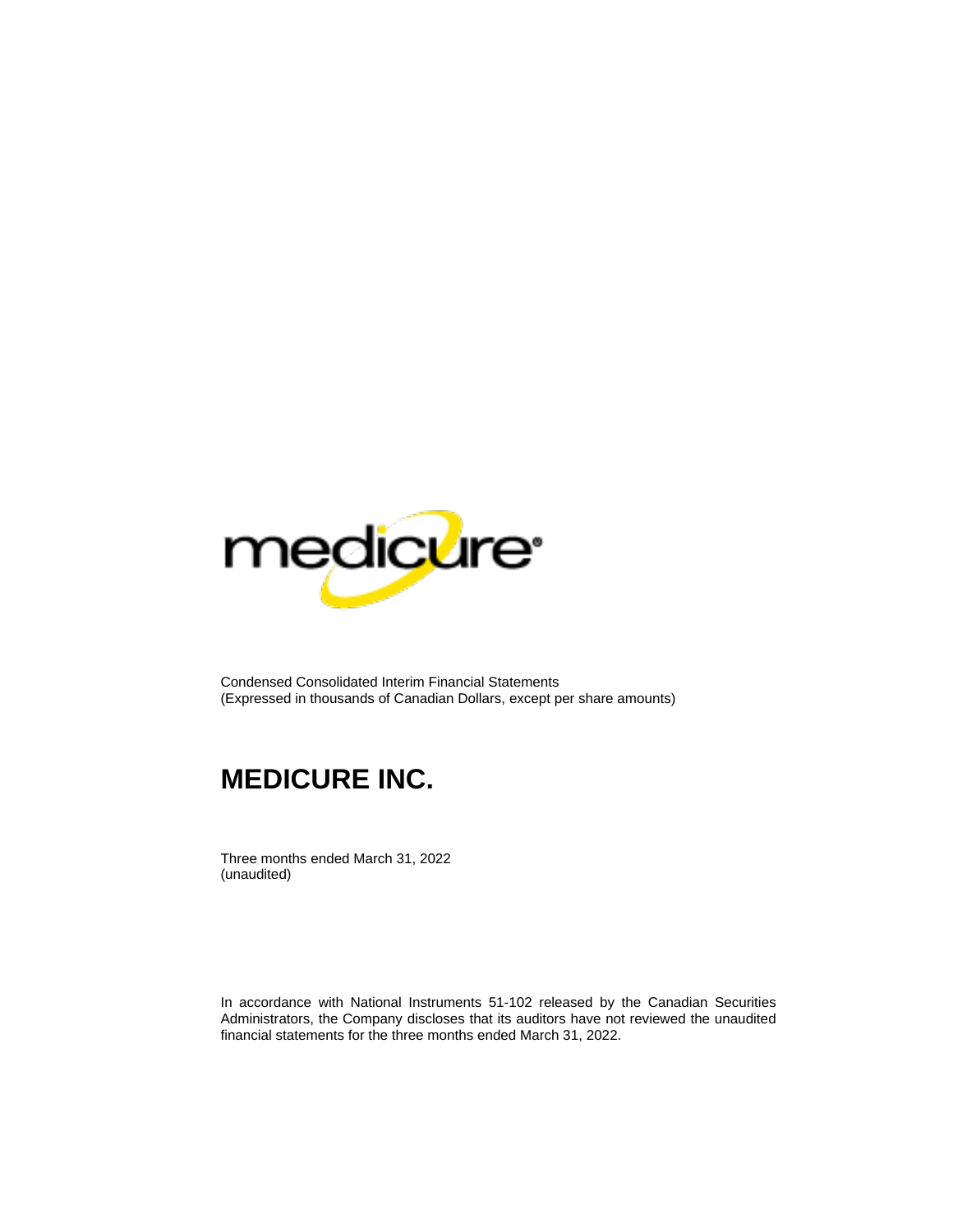

## **Condensed Consolidated Interim Statements of Financial Position**

**(expressed in thousands of Canadian dollars, except per share amounts) (unaudited)**

|                                             | <b>Note</b> | March 31, 2022 | December 31, 2021 |
|---------------------------------------------|-------------|----------------|-------------------|
| <b>Assets</b>                               |             |                |                   |
| Current assets:                             |             |                |                   |
| Cash and cash equivalents                   |             | \$<br>2,797    | \$<br>3,694       |
| Restricted cash                             |             | 3              | 3                 |
| Accounts receivable                         | 3           | 5,994          | 4,659             |
| Inventories                                 | 4           | 3,454          | 3,329             |
| Prepaid expenses                            |             | 796            | 869               |
| Total current assets                        |             | 13,044         | 12,554            |
| Non-current assets:                         |             |                |                   |
| Property and equipment                      |             | 1,488          | 1,611             |
| Intangible assets                           | 5           | 10,732         | 11,212            |
| Goodwill                                    |             | 2,931          | 2,974             |
| Other assets                                |             | 28             | 57                |
| Total non-current assets                    |             | 15,179         | 15,854            |
| <b>Total assets</b>                         |             | \$<br>28,223   | \$<br>28,408      |
| <b>Liabilities and Equity</b>               |             |                |                   |
| <b>Current liabilities:</b>                 |             |                |                   |
| Accounts payable and accrued liabilities    |             | \$<br>6,310    | \$<br>6,668       |
| Current portion of royalty obligation       | 6           | 361            | 423               |
| Current portion of acquisition payable      | 5           | 625            | 634               |
| Current portion of contingent consideration |             | 289            | 293               |
| Current income taxes payable                |             | 155            | 114               |
| Current portion of lease obligation         |             | 376            | 380               |
| <b>Total current liabilities</b>            |             | 8,116          | 8,512             |
| Non-current liabilities                     |             |                |                   |
| Royalty obligation                          | 6           | 16             | 65                |
| Acquisition payable                         | 5           | 596            | 591               |
| Contingent consideration                    |             | 40             | 40                |
| Lease obligation                            |             | 714            | 789               |
| Total non-current liabilities               |             | 1,366          | 1,485             |
| <b>Total liabilities</b>                    |             | 9,482          | 9,997             |
| Equity:                                     |             |                |                   |
| Share capital                               | 8(b)        | 80,917         | 80,917            |
| Contributed surplus                         |             | 10,446         | 10,429            |
| Accumulated other comprehensive income      |             | (6,809)        | (6, 640)          |
| Deficit                                     |             | (65, 813)      | (66, 295)         |
| <b>Total Equity</b>                         |             | 18,741         | 18,411            |
| <b>Total liabilities and equity</b>         |             | \$<br>28,223   | \$<br>28,408      |
|                                             |             |                |                   |

*Commitments and contingencies 9(a) & 9(d)*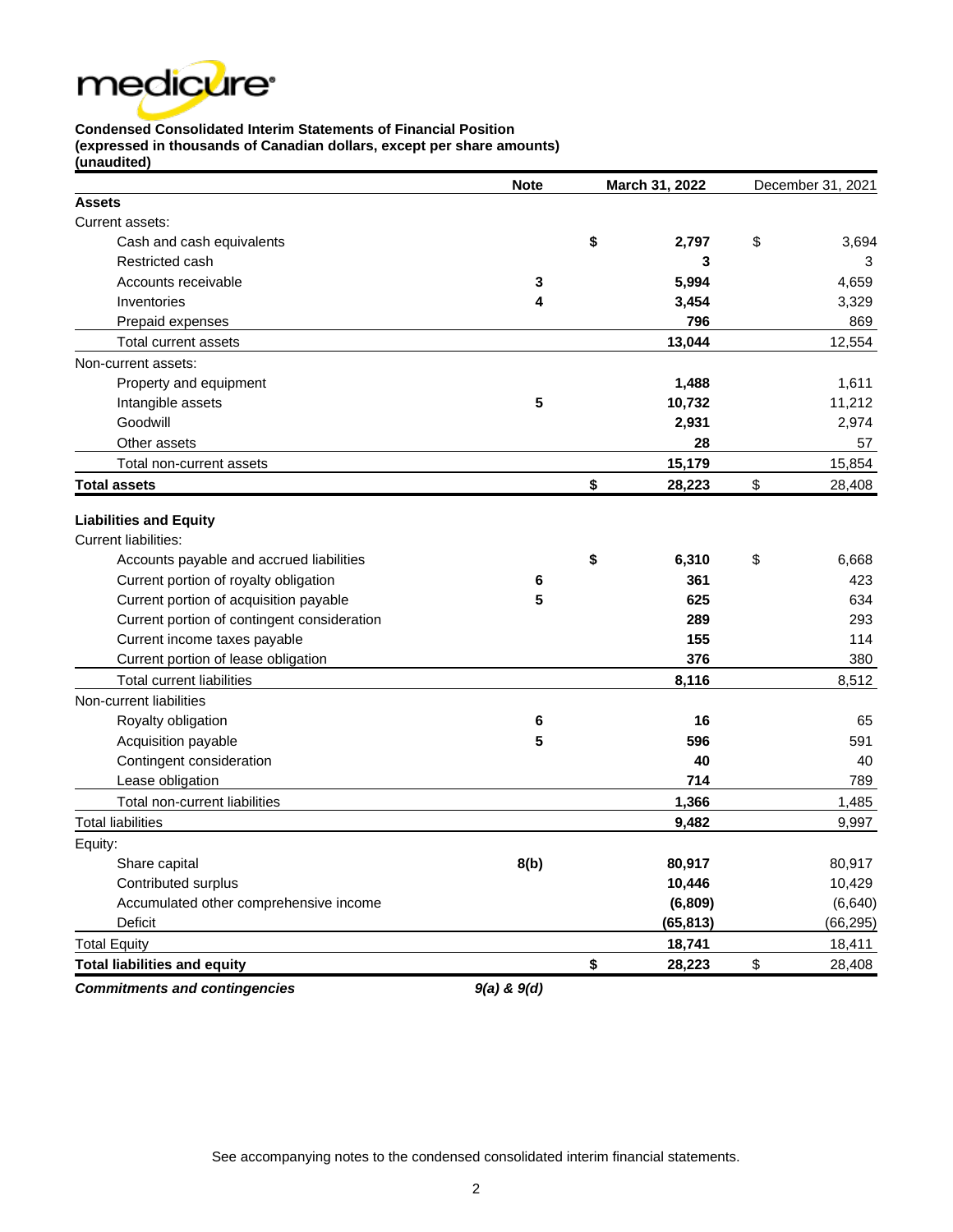

### **Condensed Consolidated Interim Statements of Net Income (Loss) and Comprehensive Income (Loss) (expressed in thousands of Canadian dollars, except per share amounts)**

| (unaudited)                                     |                |             |               |
|-------------------------------------------------|----------------|-------------|---------------|
| For the three months ended March 31             | <b>Note</b>    | 2022        | 2021          |
| Revenue, net                                    |                | \$<br>5,716 | \$<br>4,936   |
| Cost of goods sold                              | 4 & 5          | 1,691       | 1,927         |
| <b>Gross profit</b>                             |                | 4,025       | 3,009         |
|                                                 |                |             |               |
| <b>Expenses</b>                                 |                |             |               |
| Selling                                         | 7              | 1,692       | 2,768         |
| General and administrative                      | $\overline{7}$ | 1,312       | 585           |
| Research and development                        | 7              | 345         | 581           |
|                                                 |                | 3,349       | 3,934         |
| Finance (income) costs:                         |                |             |               |
| Finance expense, net                            |                | 19          | 121           |
| Foreign exchange loss (gain), net               |                | 133         | 2             |
|                                                 |                | 152         | 123           |
| Net income (loss) before income taxes           |                | \$<br>524   | \$<br>(1,048) |
| Income tax expense                              |                | (42)        |               |
| Net income (loss)                               |                | \$<br>482   | \$<br>(1,048) |
| Other comprehensive loss:                       |                |             |               |
| Item that may be reclassified to profit or loss |                |             |               |
| Exchange differences on translation             |                |             |               |
| of foreign subsidiaries                         |                | (169)       | (236)         |
| Other comprehensive loss, net of tax            |                | (169)       | (236)         |
| Comprehensive loss                              |                | \$<br>313   | \$<br>(1,284) |
| Income (loss) per share                         |                |             |               |
| <b>Basic</b>                                    | 8(d)           | \$<br>0.05  | \$<br>(0.10)  |
| <b>Diluted</b>                                  | 8(d)           | \$<br>0.05  | \$<br>(0.10)  |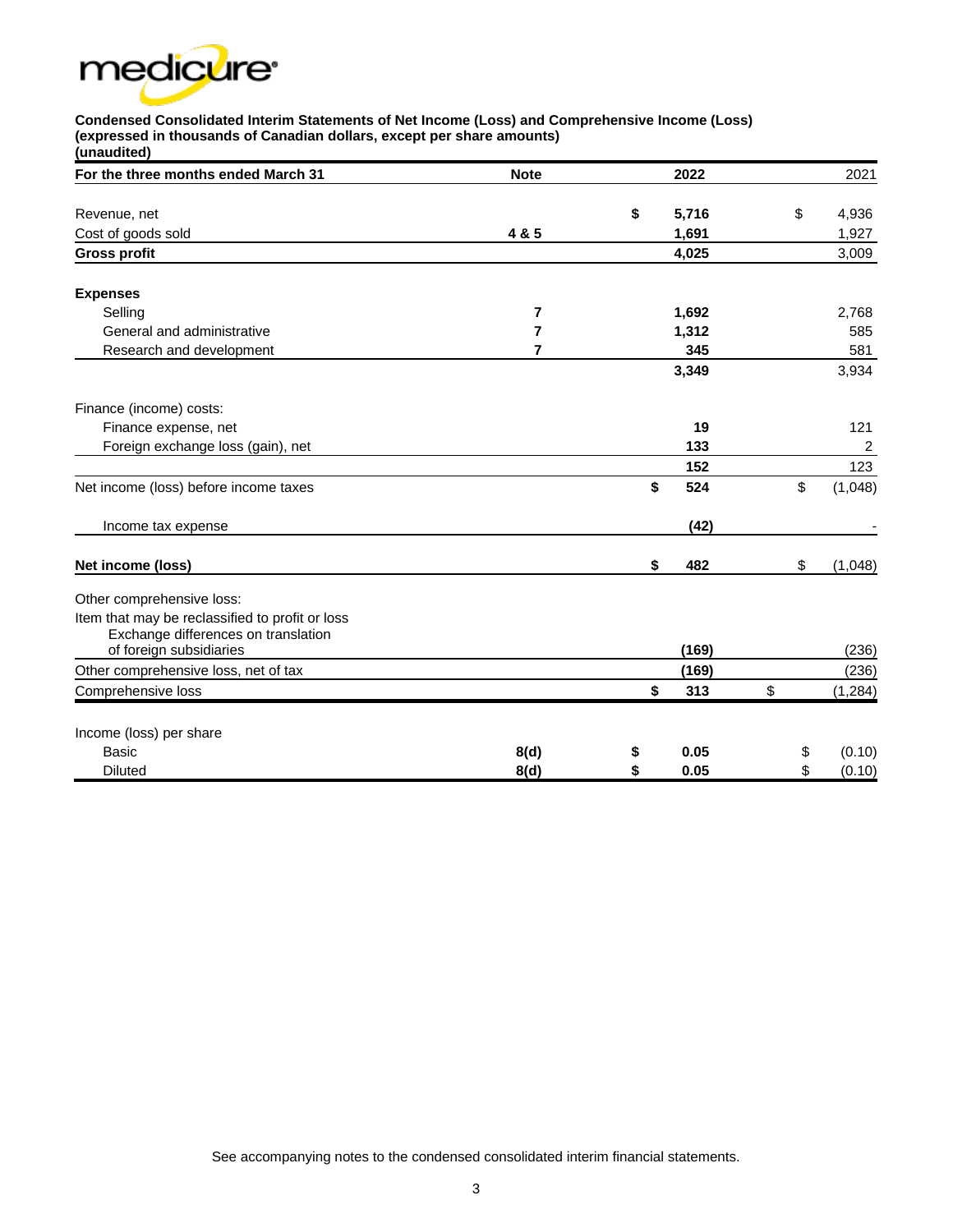

#### **Condensed Consolidated Interim Statements of Changes in Equity (expressed in thousands of Canadian dollars, except per share amounts) (unaudited)**

|                                                                                                                                | <b>Note</b> | <b>Share</b><br>Capital |    | Contributed<br><b>Surplus</b> | <b>Accumulated</b><br>other<br>comprehensive<br>income<br>(loss) | <b>Equity</b><br>(Deficit) | Total            |
|--------------------------------------------------------------------------------------------------------------------------------|-------------|-------------------------|----|-------------------------------|------------------------------------------------------------------|----------------------------|------------------|
| Balance, December 31, 2020                                                                                                     |             | 80,917                  | æ. | 10,294                        | \$<br>(6, 497)                                                   | (65, 568)                  | \$<br>19,146     |
| Net loss for the three months ended<br>March 31, 2021<br>Other comprehensive loss for the<br>three months ended March 31, 2021 |             |                         |    |                               | (236)                                                            | (1,048)                    | (1,048)<br>(236) |
| Transactions with owners, recorded directly in<br>equity                                                                       |             |                         |    |                               |                                                                  |                            |                  |
| Share-based compensation                                                                                                       | 8(c)        |                         |    | 53                            |                                                                  |                            | 53               |
| Total transactions with owners                                                                                                 |             |                         |    | 53                            |                                                                  |                            | 53               |
| Balance, March 31, 2021                                                                                                        |             | \$<br>80,917            | \$ | 10,347                        | \$<br>(6, 733)                                                   | \$<br>(66, 616)            | \$<br>17,915     |

|                                                                                                                                  | <b>Note</b> | <b>Share</b><br>Capital          |   | Contributed<br><b>Surplus</b> |    | Accumulated<br>other<br>comprehensive<br>income<br>(loss) |   | <b>Equity</b><br>(Deficit) | Total        |
|----------------------------------------------------------------------------------------------------------------------------------|-------------|----------------------------------|---|-------------------------------|----|-----------------------------------------------------------|---|----------------------------|--------------|
| Balance, December 31, 2021                                                                                                       |             | 80,917                           | S | 10,429                        | \$ | (6, 640)                                                  | S | $(66, 295)$ \$             | 18,411       |
| Net income for the three months ended<br>March 31, 2022<br>Other comprehensive loss for the<br>three months ended March 31, 2022 |             | $\blacksquare$<br>$\blacksquare$ |   |                               |    | (169)                                                     |   | 482                        | 482<br>(169) |
| Transactions with owners, recorded directly in<br>Equity                                                                         |             |                                  |   |                               |    |                                                           |   |                            |              |
| Share-based compensation                                                                                                         | 8(c)        | $\blacksquare$                   |   | 17                            |    | $\blacksquare$                                            |   |                            | 17           |
| <b>Total transactions with owners</b>                                                                                            |             |                                  |   | 17                            |    | $\blacksquare$                                            |   |                            | 17           |
| Balance, March 31, 2022                                                                                                          |             | 80,917                           |   | 10,446                        | 5  | (6,809)                                                   | S | $(65, 813)$ \$             | 18,741       |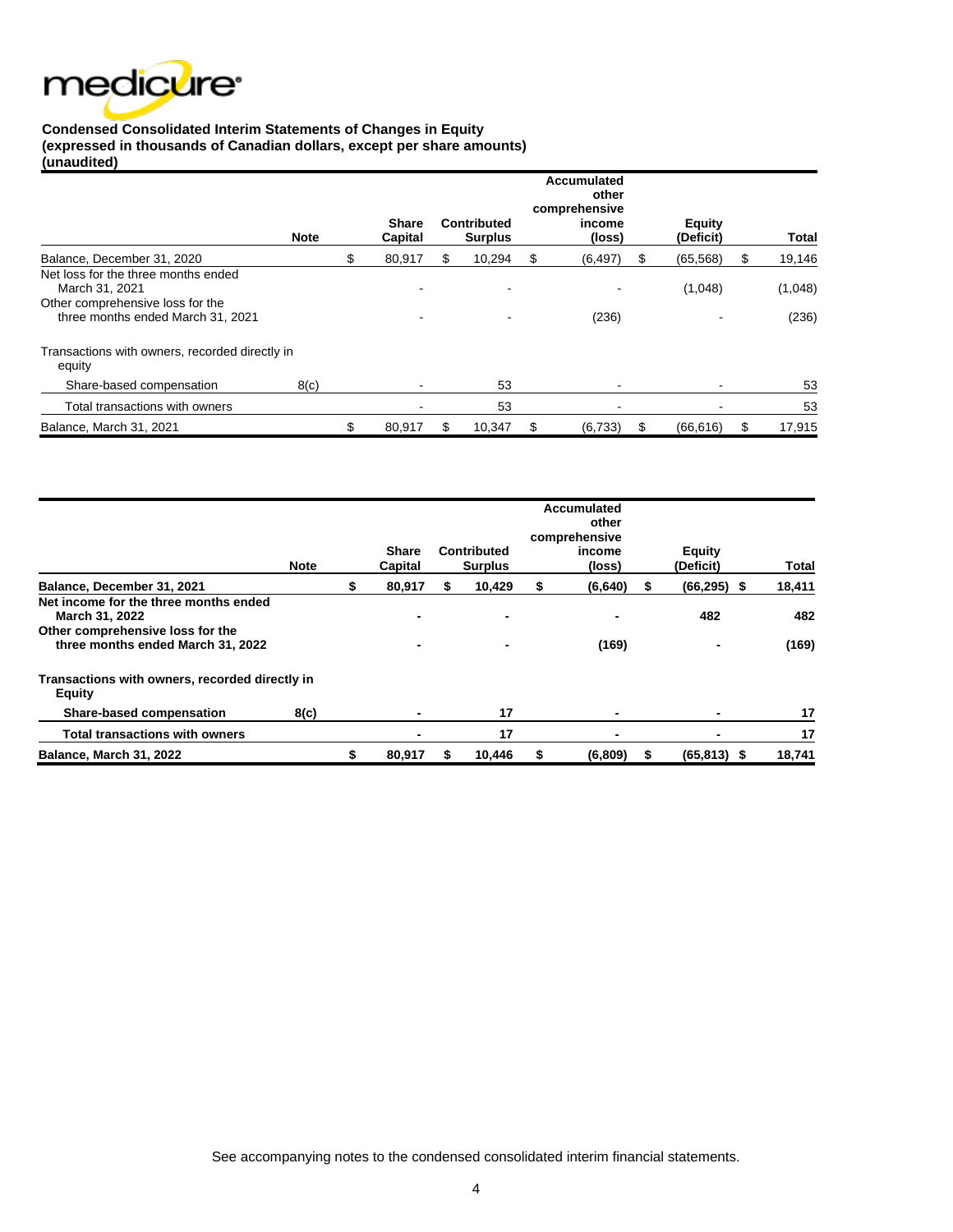

**Condensed Consolidated Interim Statements of Cash Flows (expressed in thousands of Canadian dollars, except per share amounts)**

**(unaudited)**

| For the three months ended March 31                    | <b>Note</b> | 2022        | 2021          |
|--------------------------------------------------------|-------------|-------------|---------------|
| Cash (used in) provided by:                            |             |             |               |
| Operating activities:                                  |             |             |               |
| Net income (loss) for the period                       |             | \$<br>482   | \$<br>(1,048) |
| Adjustments for:                                       |             |             |               |
| Current income tax expense                             |             | 42          |               |
| Amortization of property, plant and equipment          |             | 107         | 94            |
| Amortization of intangible assets                      | 5           | 368         | 800           |
| Share-based compensation                               | 8(c)        | 17          | 53            |
| Finance expense, net                                   |             | 19          | 121           |
| Unrealized foreign exchange loss                       |             | 133         | 2             |
| Change in the following:                               |             |             |               |
| Accounts receivable                                    |             | (1, 433)    | 595           |
| Inventories                                            |             | (129)       | 302           |
| Prepaid expenses                                       |             | 73          | (11)          |
| Accounts payable and accrued liabilities               |             | (396)       | (578)         |
| Other assets                                           |             | (29)        |               |
| Interest received (paid), net                          |             | 10          | (7)           |
| Royalties paid                                         | 6           |             | (99)          |
| Cash flows (used) from in operating activities         |             | (736)       | 224           |
| Investing activities:                                  |             |             |               |
| Acquisition of intangible assets                       | 5           | (47)        |               |
| Cash flows used in investing activities                |             | (47)        |               |
| Financing activities:                                  |             |             |               |
| Repayment of lease liability                           |             | (79)        | (84)          |
| Cash flows used in financing activities                |             | (79)        | (84)          |
| Foreign exchange loss on cash held in foreign currency |             | (35)        |               |
| (Decrease) increase in cash and cash equivalents       |             | (897)       | 140           |
| Cash and cash equivalents, beginning of period         |             | 3,694       | 2,716         |
| Cash and cash equivalents, end of period               |             | \$<br>2,797 | \$<br>2,856   |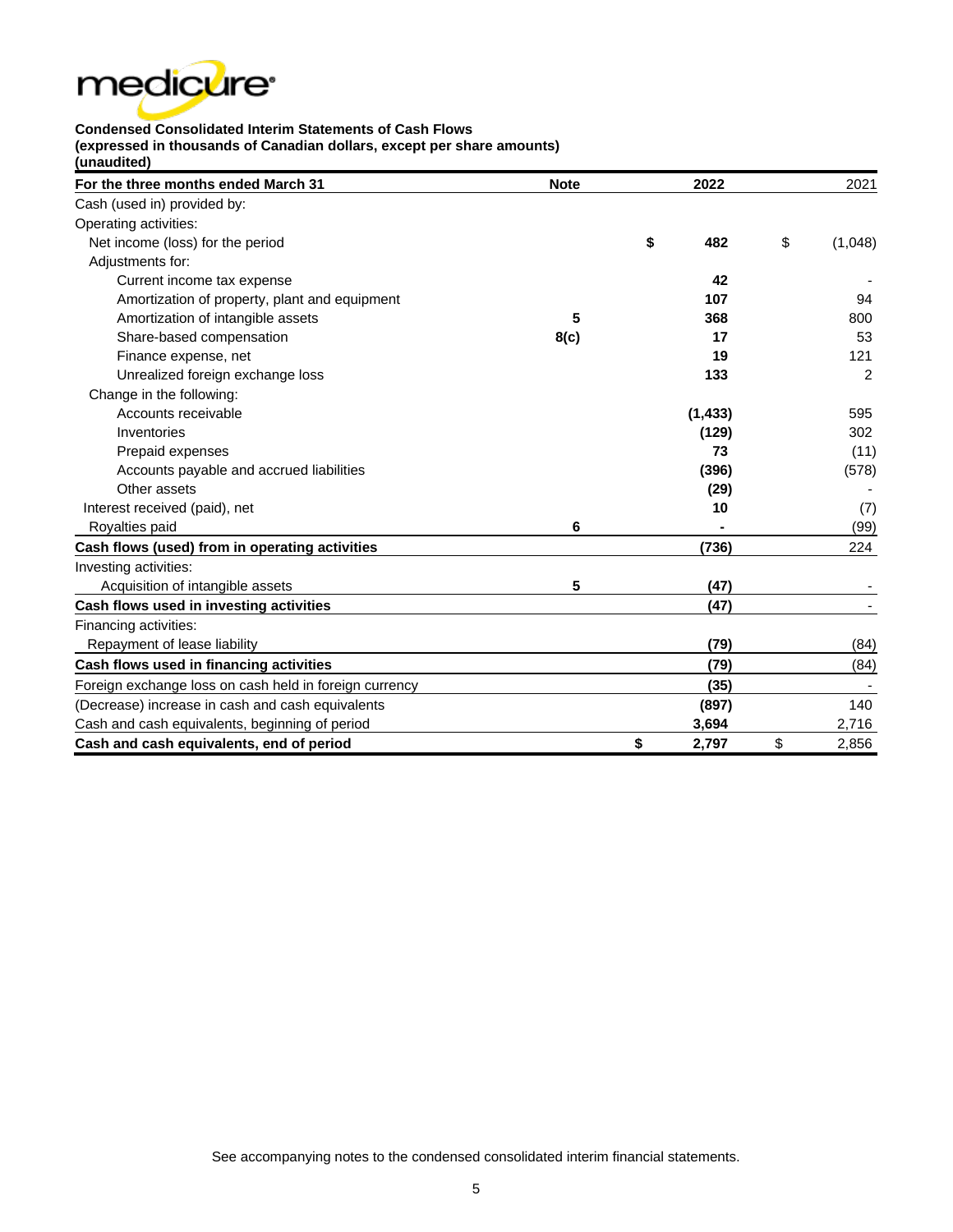

#### **1. Reporting entity**

Medicure Inc. (the "Company") is a company domiciled and incorporated in Canada and as of October 24, 2011, its Common Shares are listed on the TSX Venture Exchange ("TSX-V"). Prior to October 24, 2011 and beginning on March 29, 2010, the Company's Common Shares were listed on the NEX board of the TSX-V. Prior to March 29, 2010, the Company's Common Shares were listed on the Toronto Stock Exchange. Additionally, the Company's shares were listed on the American Stock Exchange (later called NYSE Amex and now called NYSE MKT) on February 17, 2004 and the shares ceased trading on the NYSE Amex effective July 3, 2008. The Company remains a U.S. Securities and Exchange Commission registrant. The address of the Company's registered office is 2-1250 Waverley Street, Winnipeg, Manitoba, Canada, R3T 6C6.

The Company is a biopharmaceutical company engaged in the research, development and commercialization of human therapeutics. Through its subsidiary Medicure International, Inc., the Company has rights to the commercial product AGGRASTAT® Injection (tirofiban hydrochloride) in the United States and its territories (Puerto Rico, U.S. Virgin Islands, and Guam). AGGRASTAT®, a glycoprotein GP IIb/IIIa receptor antagonist, is used for the treatment of acute coronary syndrome including unstable angina, which is characterized by chest pain when one is at rest, and non-Q-wave myocardial infarction.

In September 2019 the Company acquired ownership of ZYPITAMAG® from Cadila Healthcare Ltd., India ("Zydus") for the U.S. and Canadian markets. Under terms of the agreement, the Company previously had acquired U.S. marketing rights with a profit-sharing arrangement in December 2017. With this acquisition the Company obtained full control of the product including marketing and pricing negotiation for ZYPITAMAG<sup>®</sup>. ZYPITAMAG<sup>®</sup> is used for the treatment of patients with primary hyperlipidemia or mixed dyslipidemia and was approved in July 2017 by the U.S. Food and Drug Administration ("FDA") for sale and marketing in the United States. On May 1, 2018 ZYPITAMAG<sup>®</sup> was made available in retail pharmacies throughout the United States.

On December 17, 2020, the Company, through its subsidiary, Medicure Pharma Inc. acquired and began operating Marley Drug, Inc. ("Marley Drug"), a leading specialty pharmacy serving customers across the United States.

The Company's ongoing research and development activities include the continued development and further implementation of a new regulatory, brand and life cycle management strategy for AGGRASTAT® and the development of additional cardiovascular products. The Company continues to seek to acquire or license additional cardiovascular products.

#### **2. Basis of preparation of financial statements**

#### *(a) Statement of compliance*

These condensed consolidated interim financial statements of the Company and its subsidiaries were prepared in accordance with International Financial Reporting Standards ("IFRS") as issued by the International Accounting Standards Board ("IASB") and Interpretations issued by the International Financial Reporting Interpretations Committee ("IFRIC").

These condensed consolidated interim financial statements have been prepared in accordance with International Accounting Standard ("IAS") 34 *Interim Financial Reporting* and have been prepared using the same accounting policies and methods of application as those used in the Company's audited consolidated financial statements for the year ended December 31, 2021. These condensed consolidated interim financial statements do not include all of the information required for full annual consolidated financial statements and should be read in conjunction with the Company's audited consolidated financial statements for the year ended December 31, 2021.

The condensed consolidated interim financial statements were authorized for issue by the Board of Directors on May 30, 2022.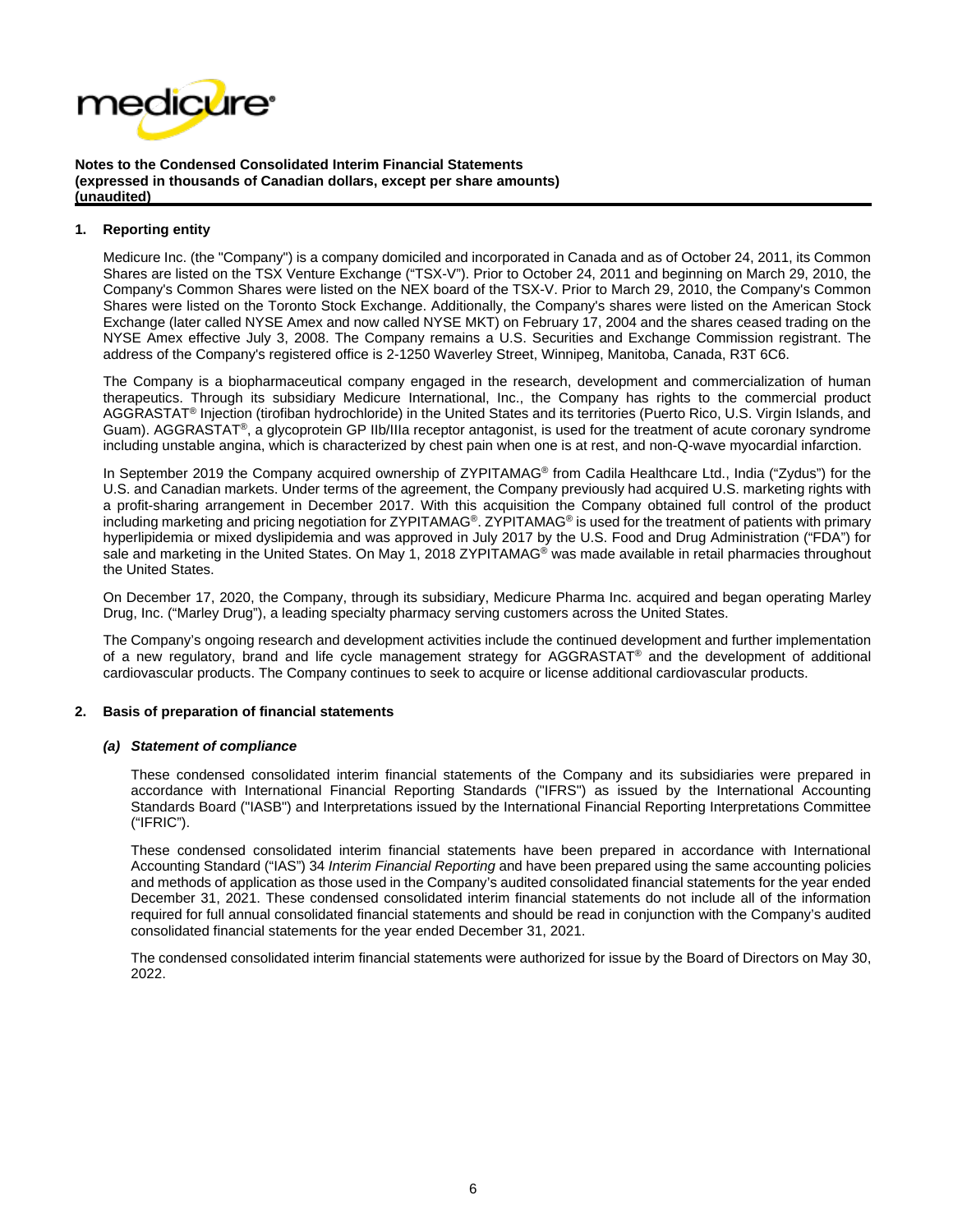

#### **2. Basis of preparation of financial statements (continued)**

#### *(b) Basis of presentation*

The consolidated financial statements have been prepared on the historical cost basis except for contingent consideration and the investment in Sensible Medical which are measured at fair value.

On March 11, 2020, the COVID -19 outbreak was declared a pandemic by the World Health Organization. The outbreak and efforts to contain the virus may have a significant impact on the Company's business. The COVID-19 outbreak has resulted in governments worldwide enacting emergency measures to combat the spread of the virus. These measures, which include the implementation of travel bans, self-imposed quarantine periods and social distancing, have caused material disruption to businesses globally resulting in an economic slowdown. Global equity markets have experienced significant volatility and weakness. Governments and central banks have reacted with significant monetary and fiscal interventions designed to stabilize economic conditions. A prolonged economic shutdown could result in purchase order delays or the inability to collect receivables and it is possible that in the future there will be negative impacts on the Company's operations that could have a material adverse effect on its financial results. Although the Company has adjusted some of its operating procedures in response to COVID-19, operations have not experienced any significant negative impact to date. The extent to which the pandemic impacts future operations and financial results, and the duration of any such impact, depends on future developments, which are highly uncertain and unknown at this time.

#### *(c) Functional and presentation currency*

The condensed consolidated interim financial statements are presented in Canadian dollars, which is the Company's functional currency. All financial information presented has been rounded to the nearest thousand dollar, except where indicated otherwise.

#### *(d) Use of estimates and judgments*

The preparation of these condensed consolidated interim financial statements in conformity with IFRS requires management to make estimates and assumptions that affect the application of accounting policies and the reported amounts of assets, liabilities, revenue and expenses. Actual results may differ from these estimates.

Estimates and underlying assumptions are reviewed on an ongoing basis. Revisions to accounting estimates are recognized in the period in which the estimates are revised and in any future periods affected.

Information about key assumptions and estimation uncertainties that have a significant risk of resulting in a material adjustment to the carrying amount of assets and liabilities within the next financial year are included in the following notes to the consolidated financial statements for the year ended December 31, 2021:

- Note 3(c)(ii): The valuation of the royalty obligation
- Note 3(e): The accruals for returns, chargebacks, rebates and discounts

Chargebacks are considered the most significant estimates and result from wholesalers selling the Company's products to end hospitals at prices lower than the wholesaler acquisition cost, which results in variable consideration for the Company. The provision is estimated using historical chargeback experience, timing of actual chargebacks processed during the year, expected chargeback levels based on the remaining products in the wholesaler distribution channel and pricing differences. Estimating the chargeback accrual is complex and judgmental due to the level of uncertainty involved in management's estimates for product that remains in the wholesaler distribution channel as period end, the extent of product sales that were expected to be subject to chargebacks and pricing differences.

- Note 3(i): The measurement and useful lives of intangible assets
- Note 3(o): The measurement of the amount and assessment of the recoverability of income tax assets and income tax provisions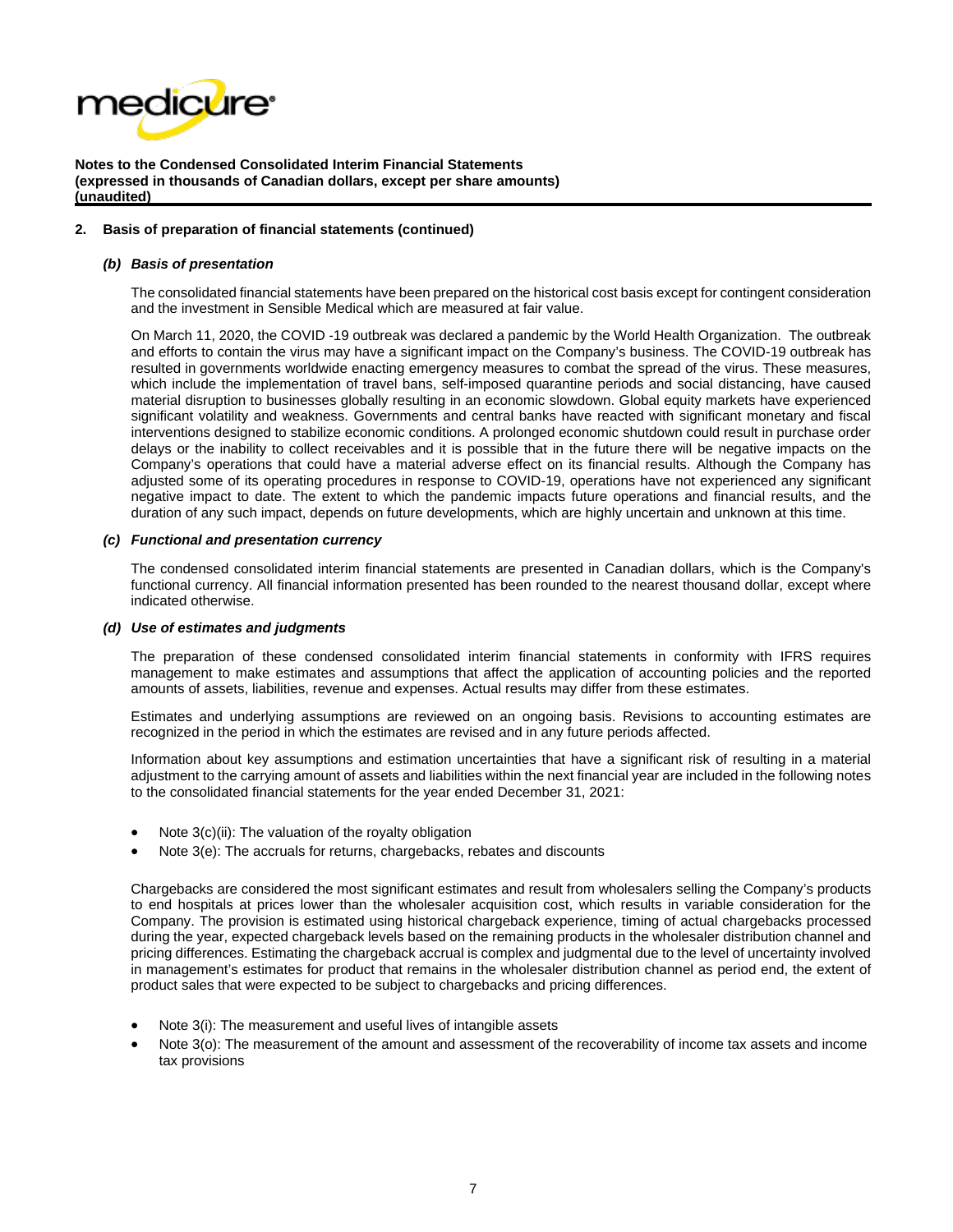

#### **2. Basis of preparation of financial statements (continued)**

#### *(d) Use of estimates and judgments (continued)*

- Note 3(q): The measurement and valuation of intangible assets and contingent consideration acquired and recorded as business combinations
- Note 3(I): Impairment of non-financial assets

The Company's annual goodwill impairment test is based on value-in-use calculations that use a discounted cash flow model. These calculations require the use of estimates and forecasts of future cash flows. The recoverable amount is most sensitive to the discount rate, revenue growth rate, and operating margin. A change in any of the significant assumptions or estimates used to evaluate goodwill could result in a material change to the results of operations. The key assumptions used to determine the recoverable amount are further explained in note 9 to the consolidated financial statements for the year ended December 31, 2021.

Note 3(r): The incremental borrowing rate ("IBR") used in the valuation of leases

#### **3. Accounts Receivable**

|                           | March 31, 2022 |     | December 31, 2021 |  |  |  |
|---------------------------|----------------|-----|-------------------|--|--|--|
| Trade accounts receivable | 5.911          | \$. | 4,593             |  |  |  |
| Other accounts receivable | 83             |     | 66                |  |  |  |
|                           | 5.994          |     | .659              |  |  |  |

As at March 31, 2022, there were three customers with amounts owing greater than 10% of the Company's accounts receivable which totaled 93% in aggregate (Customer A – 39%, Customer B – 22%, Customer C – 32%). As at December 31, 2021, there were three customers with amounts owing greater than 10% of the Company's accounts receivable which totaled 95% in aggregate (Customer A – 34%, Customer B – 29%, Customer C – 32%).

#### **4. Inventories**

|                                                     | March 31, 2022 | December 31, 2021 |       |  |
|-----------------------------------------------------|----------------|-------------------|-------|--|
| Finished product available-for-sale                 | \$2,551        | S                 | 2.345 |  |
| Finished retail pharmacy product available for sale | 206            |                   | 266   |  |
| Unfinished product and packaging materials          | 697            |                   | 718   |  |
|                                                     | 3.454          |                   | 3.329 |  |

Inventories expensed as part of cost of goods sold during the three months ended March 31, 2022 amounted to \$1,508 (2021 – \$1,349). During the three months ended March 31, 2022, the Company did not write-off any inventory (2021 – \$nil) that had expired or was otherwise unusable through cost of goods sold on the statement of loss and comprehensive loss.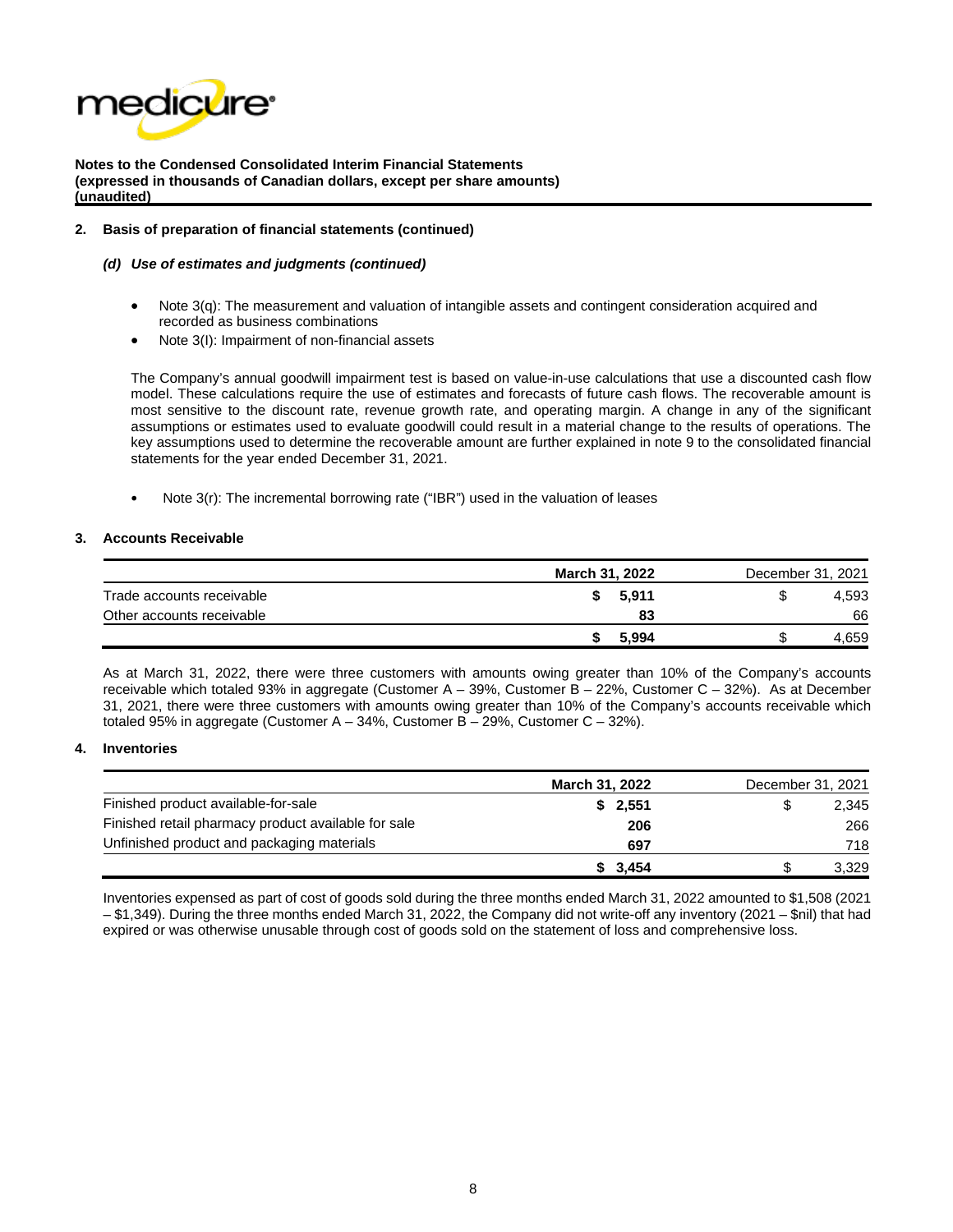

#### **5. Intangible assets**

| Cost                                                                                        | Licenses                                        | Patents and<br>Drua<br>Approvals                  | <b>Brand</b><br>Names and<br>Trademarks | Customer<br>list         | Software                         | Total                        |
|---------------------------------------------------------------------------------------------|-------------------------------------------------|---------------------------------------------------|-----------------------------------------|--------------------------|----------------------------------|------------------------------|
| At December 31, 2020<br>Additions<br>Effect of movements in<br>exchange rates               | \$<br>1,181<br>(5)                              | \$<br>24,438<br>(104)                             | \$<br>4,568<br>(19)                     | \$<br>5,571<br>٠<br>(24) | \$<br>$\blacksquare$<br>441<br>5 | \$<br>35,758<br>441<br>(147) |
| At December 31, 2021<br><b>Additions</b><br><b>Effect of movements in</b><br>exchange rates | \$<br>1.176<br>$\overline{\phantom{0}}$<br>(17) | \$<br>24,334<br>$\overline{\phantom{0}}$<br>(349) | \$<br>4,549<br>$\blacksquare$<br>(65)   | \$<br>5,547<br>(80)      | \$<br>446<br>47                  | \$<br>36,052<br>47<br>(518)  |
| At March 31, 2022                                                                           | 1,159                                           | 23,985                                            | 4,484                                   | 5,467                    | \$<br>486                        | 35,581                       |

|                                        |             | Patents and  | <b>Brand</b>      |    |          |           |              |
|----------------------------------------|-------------|--------------|-------------------|----|----------|-----------|--------------|
|                                        |             | Drug         | Names and         |    | Customer |           |              |
| Accumulated amortization               | Licenses    | Approvals    | Trademarks        |    | list     | Software  | Total        |
| At December 31, 2020                   | \$<br>7     | \$<br>17,332 | \$<br>4,076       | \$ | 747      | \$        | \$<br>22,162 |
| Amortization<br>Effect of movements in | 166         | 1,841        | 49                |    | 683      |           | 2,739        |
| exchange rates                         | 2           | (50)         | (18)              |    | 5        | ۰         | (61)         |
| At December 31, 2021                   | \$<br>175   | \$<br>19,123 | \$<br>4,107       | \$ | 1,435    | \$<br>۰   | \$<br>24,840 |
| Amortization                           | 41          | 143          | 12                |    | 172      | -         | 368          |
| <b>Effect of movements in</b>          |             |              |                   |    |          |           |              |
| exchange rates                         | (3)         | (274)        | (59)              |    | (23)     | ۰         | (359)        |
| At March 31, 2022                      | \$<br>213   | \$<br>18,992 | \$<br>4,060       | \$ | 1,584    | \$        | \$<br>24,849 |
|                                        |             | Patents and  | <b>Brand</b>      |    |          |           |              |
|                                        |             | Drug         | Names and         |    | Customer |           |              |
| Carrying amounts                       | Licenses    | Approvals    | <b>Trademarks</b> |    | list     | Software  | Total        |
| At December 31, 2021                   | \$<br>1,001 | \$<br>5,211  | \$<br>442         | \$ | 4,112    | \$<br>446 | \$<br>11,212 |
| At March 31, 2022                      | \$<br>946   | \$<br>4,993  | \$<br>424         | S  | 3,883    | \$<br>486 | 10,732       |

In September 2019 the Company acquired ownership of ZYPITAMAG<sup>®</sup> for the U.S. and Canadian markets. Under terms of the agreement, Zydus received an upfront payment of U.S. \$5,000 (CDN \$6,622) and U.S. \$2,000 (CDN \$2,649) in deferred payments to be paid in equal instalments annually over the next four years, as well as contingent payments on the achievement of milestones and royalties related to net sales. The Company previously had acquired U.S. marketing rights with a profit-sharing arrangement. With this acquisition the Company obtained full control of marketing and pricing negotiation for ZYPITAMAG®. Upon completion of the acquisition \$8,930 was recorded within patents and drug approvals relating to the upfront and deferred payments and \$1,457 was transferred from licenses to patents and drug approvals pertaining to the cost of the previously acquired license over ZYPITAMAG®. The fair value of the remaining deferred payments of \$634 and \$591 is recorded on the statement of financial position within current portion of acquisition payable and acquisition payable, respectively. The initial amortization period pertaining to the ZYPITAMAG® intangible assets was 4.3 years. During the yearended December 31, 2021, management applied a prospective change to the amortization period of ZYPITAMAG® license to extend the amortization period of the asset by 7 years, consistent with the term of the licensing agreement. The remaining amortization period of the ZYPITAMAG® license is 8.8 years as at March 31, 2022.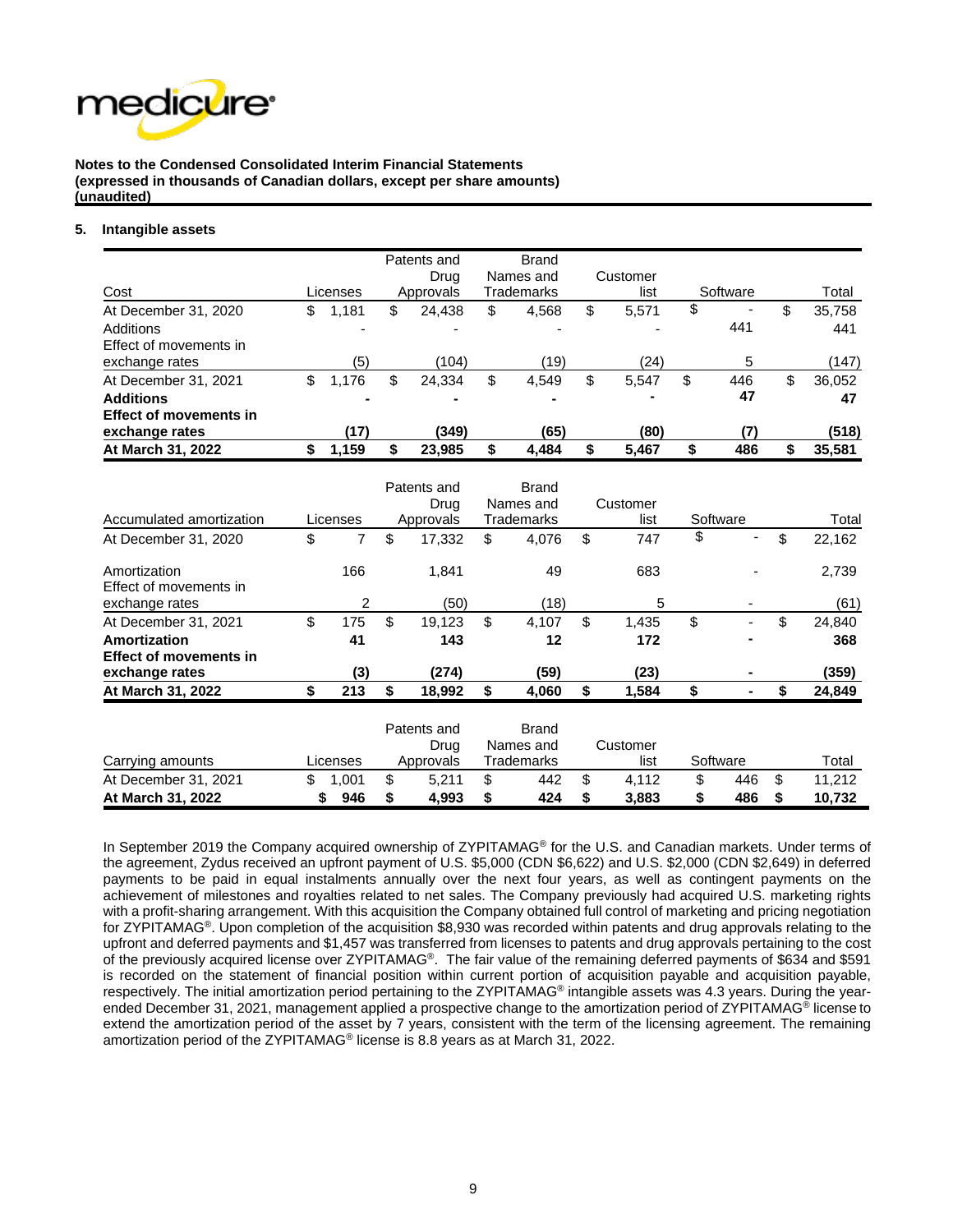

#### **5. Intangible assets (continued)**

During the period-ended March 31, 2022, the Company capitalized costs pertaining to the development of its e-commerce website and has classified these costs under the software category within the intangible asset schedule above. As at March 31, 2022, the e-commerce website is still under development, and as a result, the Company has not recorded any amortization during the current year in relation to this intangible asset.

The Company had determined there were no indicators of impairment as at March 31, 2022.

As at March 31, 2022, intangible assets pertaining to AGGRASTAT<sup>®</sup> were fully amortized.

#### **6. Royalty obligation**

On July 18, 2011, the Company settled its then existing long-term debt with Birmingham Associates Ltd. ("Birmingham"), an affiliate of Elliott Associates L.P., in exchange for i) \$4,750 in cash; ii) 2,176,003 common shares of the Company; and iii) a royalty on future AGGRASTAT® sales until May 1, 2023. The royalty is based on 4% of the first \$2,000 of quarterly AGGRASTAT® sales, 6% on the portion of quarterly sales between \$2,000 and \$4,000 and 8% on the portion of quarterly sales exceeding \$4,000 payable within 60 days of the end of the preceding three-month periods ended February 28, May 31, August 31 and November 30. Birmingham has a one-time option to switch the royalty payment from AGGRASTAT® to a royalty on the sale of MC-1. Management determined there is no value to the option to switch the royalty to MC-1 as the product is not commercially available for sale and the extended long-term development timelines associated with commercialization of the product.

In accordance with the terms of the agreement, if the Company were to dispose of its AGGRASTAT<sup>®</sup> rights, the acquirer would be required to assume the obligations under the royalty agreement.

The royalty obligation was recorded at its fair value at the date at which the liability was incurred and subsequently measured at amortized cost using the effective interest rate method at each reporting date. This resulted in a carrying value as at March 31, 2022 of \$377 (December 31, 2021 – \$488) of which \$361 (December 31, 2021 – \$423) represents the current portion of the royalty obligation. The net change in the royalty obligation for the three months ended March 31, 2022 of \$3 (2021 – \$17) is recorded within finance expense, net on the condensed consolidated interim statements of net income (loss) and comprehensive income (loss). Royalties for the three months ended March 31, 2022 totaled \$117 (2021 – \$105) with no payments made during the three months ended March 31, 2022 (2021 – \$99).

#### **7. Government assistance**

During the three months ended March 31, 2022, the Company did not record any government assistance resulting from the Canada Emergency Wage Subsidy (2021 - \$41). For the three months ended March 31, 2021, the funding has been recorded as a reduction of the related salary expenditures with \$27 recorded within selling expenses, \$9 recorded within general and administrative expenses and \$5 recorded within research and development expenses. There was no government assistance recorded within accounts receivable as at March 31, 2022 or December 31, 2021.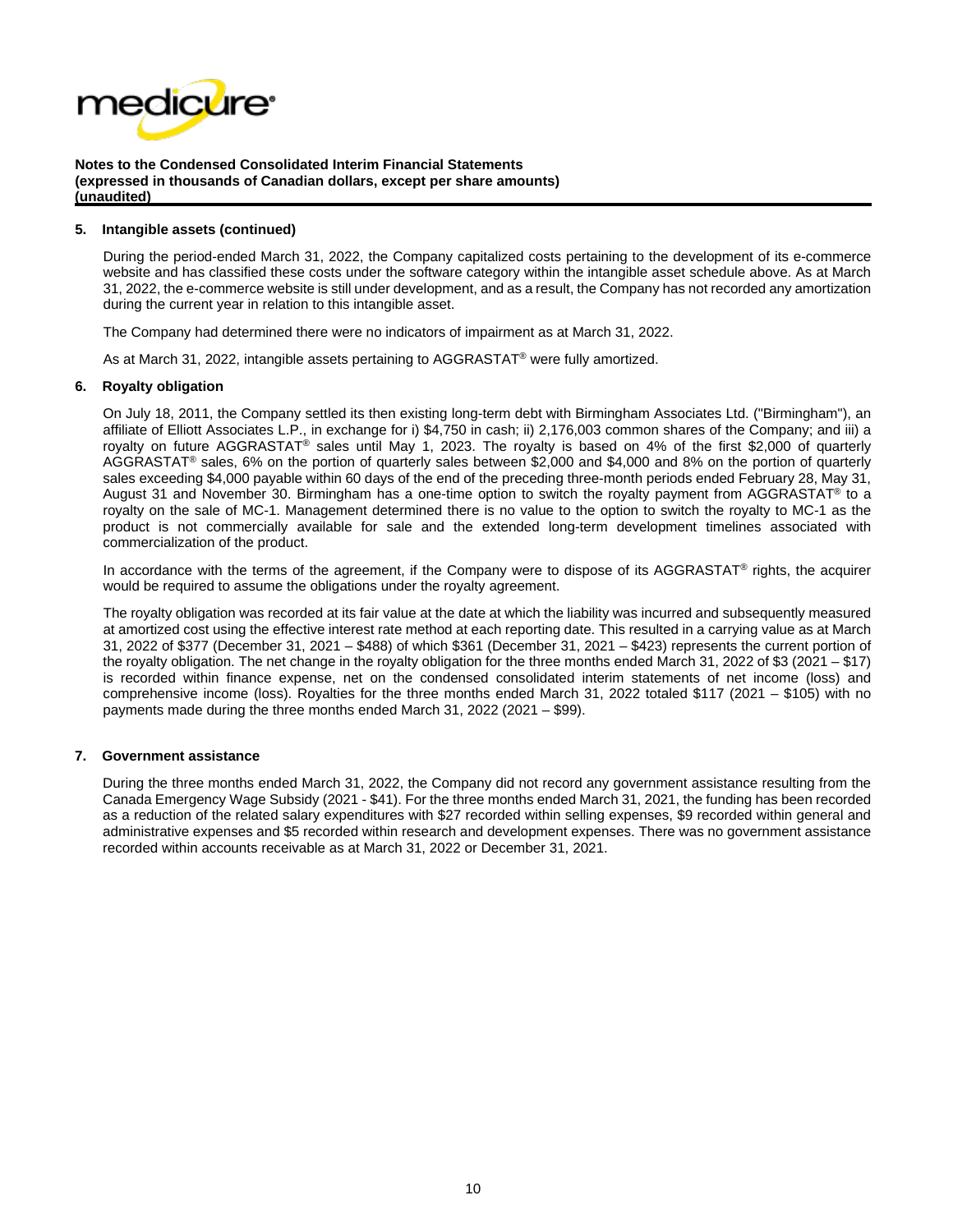

#### **8. Capital Stock**

#### *(a) Authorized*

The Company has authorized share capital of an unlimited number of common voting shares, an unlimited number of Class A common shares and an unlimited number of preferred shares. The preferred shares may be issued in one or more series, and the directors may fix prior to each series issued, the designation, rights, privileges, restrictions and conditions attached to each series of preferred shares.

#### *(b) Shares issued and outstanding*

Shares issued and outstanding are as follows:

|                                               | Number of Common Shares | Amount |
|-----------------------------------------------|-------------------------|--------|
| Balance, December 31, 2020                    | 10.251.313              | 80,917 |
| Balance, shares outstanding December 31, 2021 | 10.251.313              | 80.917 |
| Balance, shares outstanding March 31, 2022    | 10,251,313              | 80.917 |

#### *(c) Stock option plan*

The Company has a stock option plan which is administered by the Board of Directors of the Company with stock options granted to directors, management, employees and consultants as a form of compensation. The number of common shares reserved for issuance of stock options is limited to a maximum of 2,050,262 common shares of the Company at any time. The stock options generally have a maximum term of between five and ten years and vest within a five-year period from the date of grant.

Changes in the number of options outstanding during the three months ended March 31, 2022 and 2021 is as follows:

| Three months ended March 31        |                |                | 2022                         |           |  | 2021     |
|------------------------------------|----------------|----------------|------------------------------|-----------|--|----------|
|                                    |                | Weighted       |                              |           |  | Weighted |
|                                    | <b>Options</b> | <b>Options</b> | average<br>exercise<br>price |           |  |          |
| Balance, beginning of period       | 807,150        |                | price<br>3.73                | 1,326,958 |  | 3.57     |
| Forfeited, cancelled or expired    | (1,550)        |                | (6.04)                       | (1,650)   |  | (5.89)   |
| Balance, end of period             | 805,600        |                | 3.72                         | 1,325,308 |  | 3.56     |
| Options exercisable, end of period | 726,000        |                | 3.59                         | 1,129,308 |  | 3.19     |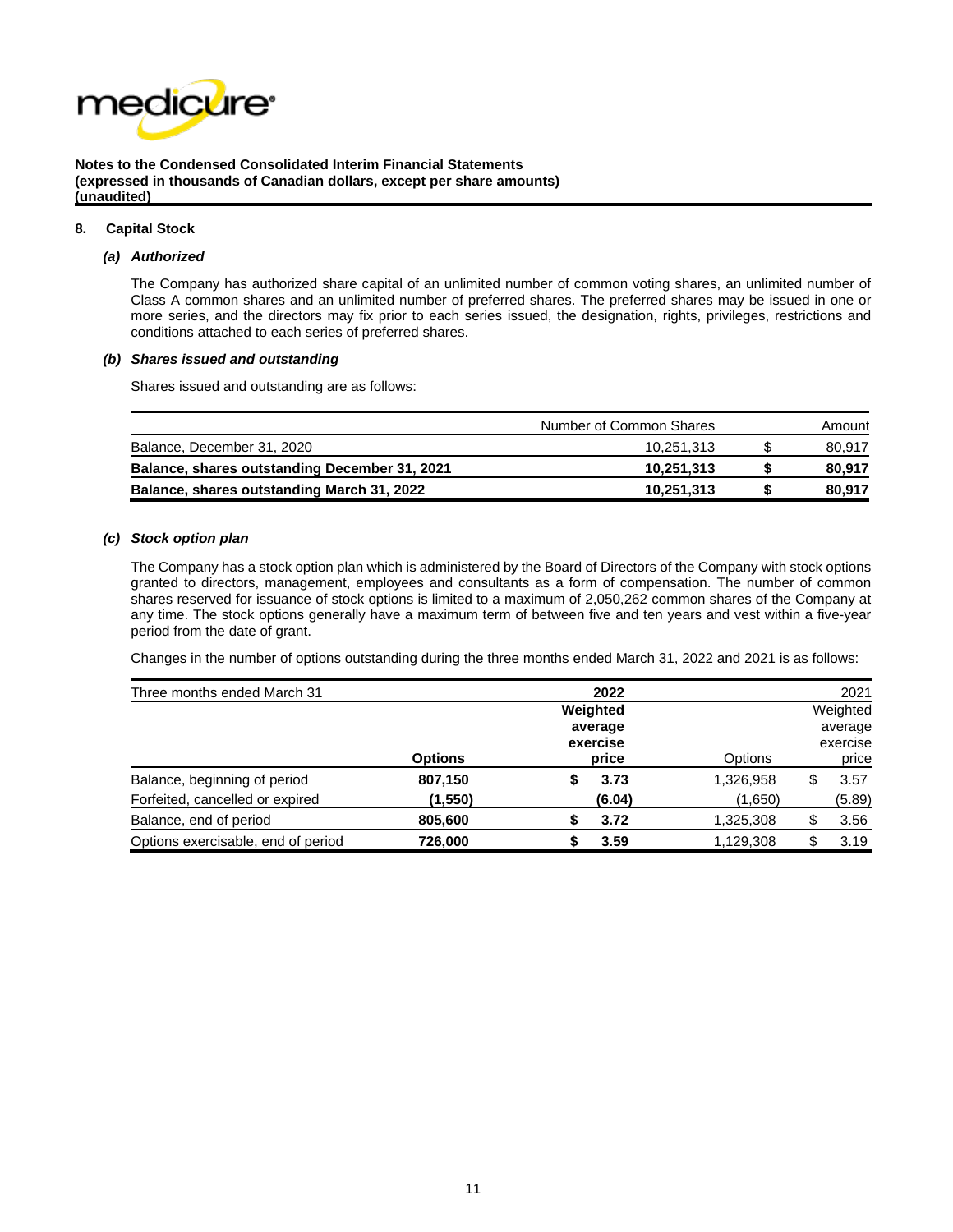

#### **8**. **Capital Stock (continued)**

#### *(c) Stock option plan (continued)*

Options outstanding at March 31, 2022 consist of the following:

| Range of<br>exercise prices | <b>Number</b><br>outstanding | Weighted<br>average<br>remaining<br>contractual life | Options outstanding<br>weighted average<br>exercise price | <b>Number</b><br>exercisable |  |  |
|-----------------------------|------------------------------|------------------------------------------------------|-----------------------------------------------------------|------------------------------|--|--|
| \$0.30                      | 185,000                      | 1.11 years                                           | \$<br>0.30                                                | 185,000                      |  |  |
| $$0.31 - $1.50$             | 90,000                       | 4.33 years                                           | \$<br>1.10                                                | 90,000                       |  |  |
| $$1.50 - $3.00$             | 100,900                      | 2.76 years                                           | \$<br>1.90                                                | 100,900                      |  |  |
| $$3.01 - $5.00$             | 200,200                      | 2.24 years                                           | \$<br>4.95                                                | 120,600                      |  |  |
| $$5.01 - $7.30$             | 229,500                      | $0.77$ years                                         | \$<br>7.24                                                | 229,500                      |  |  |
| $$0.30 - $7.30$             | 805,600                      | 1.86 years                                           | 3.72<br>\$                                                | 726,000                      |  |  |

Compensation expense related to stock options granted during the period or from previous periods under the stock option plan for the three months ended March 31, 2022 is \$17 (2021 – \$52). The compensation expense was determined based on the fair value of the options at the date of measurement using the Black-Scholes option pricing model. The expected life of stock options is based on historical data and current expectations and is not necessarily indicative of exercise patterns that may occur. The expected volatility reflects the assumption that the historical volatility over a period similar to the life of the options is indicative of future trends, which may not necessarily be the actual outcome.

#### *(d) Per share amounts*

The following table reflects the share data used in the denominator of the basic and diluted loss per share computations for the three months ended March 31, 2022 and 2021:

| Three months ended March 31                                        | 2022       | 2021       |
|--------------------------------------------------------------------|------------|------------|
| Weighted average shares outstanding for basic earnings per share   | 10,251,313 | 10,251,313 |
| Effects of dilution from:                                          |            |            |
| Stock options                                                      | 185.000    |            |
| Warrants                                                           |            |            |
| Weighted average shares outstanding for diluted earnings per share | 10,436,313 | 10,251,313 |

Effects of dilution from 620,600 stock options were excluded in the calculation of weighted average shares outstanding for diluted loss per share for the three months ended March 31, 2022 as they are anti-dilutive. Effects of dilution from 1,325,308 stock options were excluded in the calculation of weighted average shares outstanding for diluted loss per share for the three months ended March 31, 2021 as they are anti-dilutive.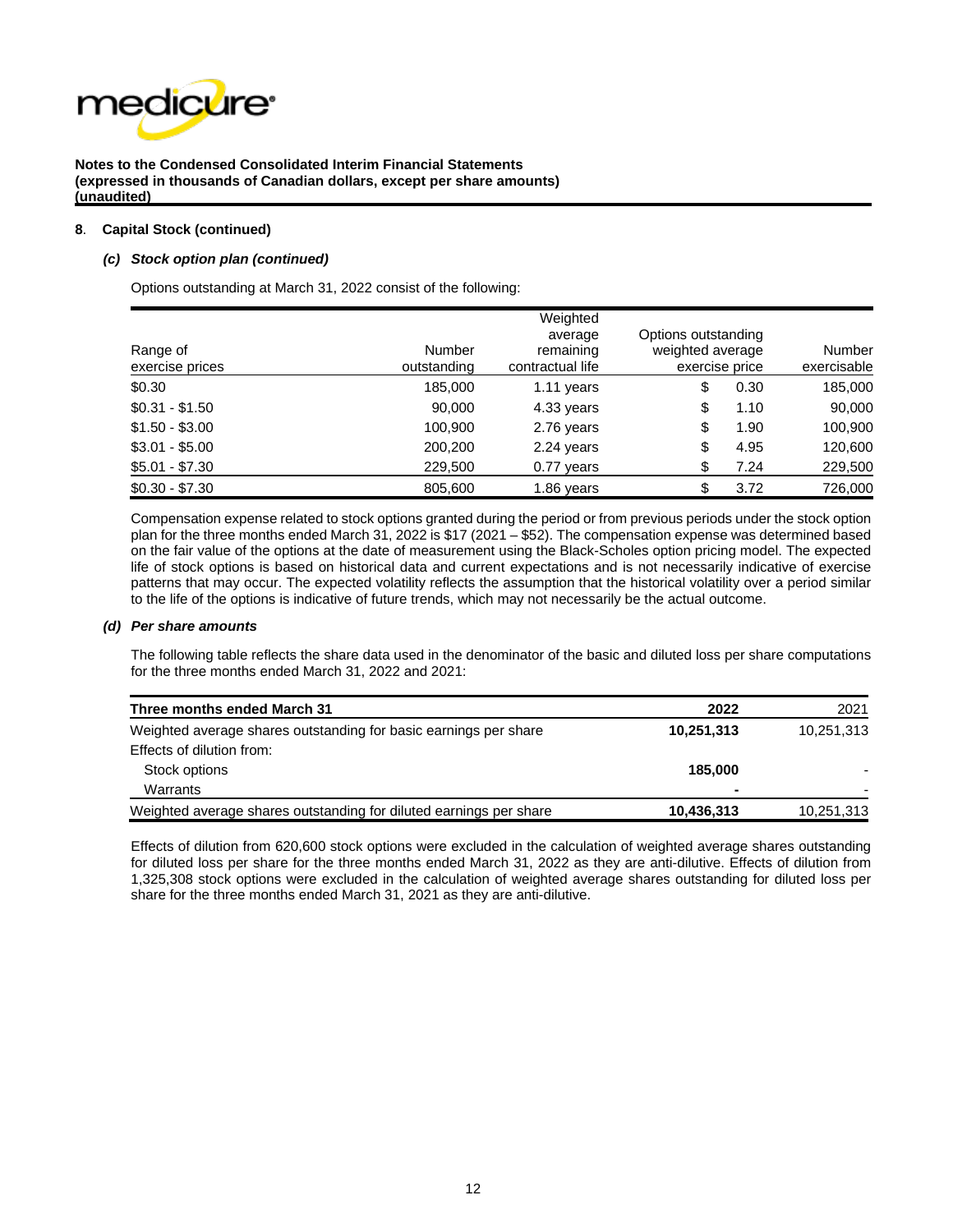

#### **9. Commitments and contingencies**

#### *(a) Commitments*

As at March 31, 2022, and in the normal course of business, the Company has obligations to make future payments representing contracts and other commitments that are known and committed as follows:

| 2022 - remaining | w | 1,945 |
|------------------|---|-------|
| 2023             |   | 187   |
| 2024             |   | 187   |
|                  |   | 2,319 |

The Company has entered into a manufacturing and supply agreement to purchase a minimum quantity of AGGRASTAT® unfinished product inventory totaling US\$150 annually (based on current pricing) until 2024 and a minimum quantity of AGGRASTAT® finished product inventory totaling US\$225 annually (based on current pricing) until 2022 and €525 annually (based on current pricing) until 2022.

Effective January 1, 2022, the Company renewed its business and administration services agreement with GVI, as described in note 10(b), under which the Company is committed to pay \$7 per month or \$85 per year for a one-year term.

Contracts with contract research organizations are payable over the terms of the associated agreements and clinical trials and timing of payments is largely dependent on various milestones being met, such as the number of patients recruited, number of monitoring visits conducted, the completion of certain data management activities, trial completion, and other trial related activities.

#### *(b) Guarantees*

The Company periodically enters into research agreements with third parties that include indemnification provisions customary in the industry. These guarantees generally require the Company to compensate the other party for certain damages and costs incurred as a result of claims arising from research and development activities undertaken on behalf of the Company. In some cases, the maximum potential amount of future payments that could be required under these indemnification provisions could be unlimited. These indemnification provisions generally survive termination of the underlying agreement. The nature of the indemnification obligations prevents the Company from making a reasonable estimate of the maximum potential amount it could be required to pay. Historically, the Company has not made any indemnification payments under such agreements and no amount has been accrued in the condensed consolidated interim financial statements with respect to these indemnification obligations.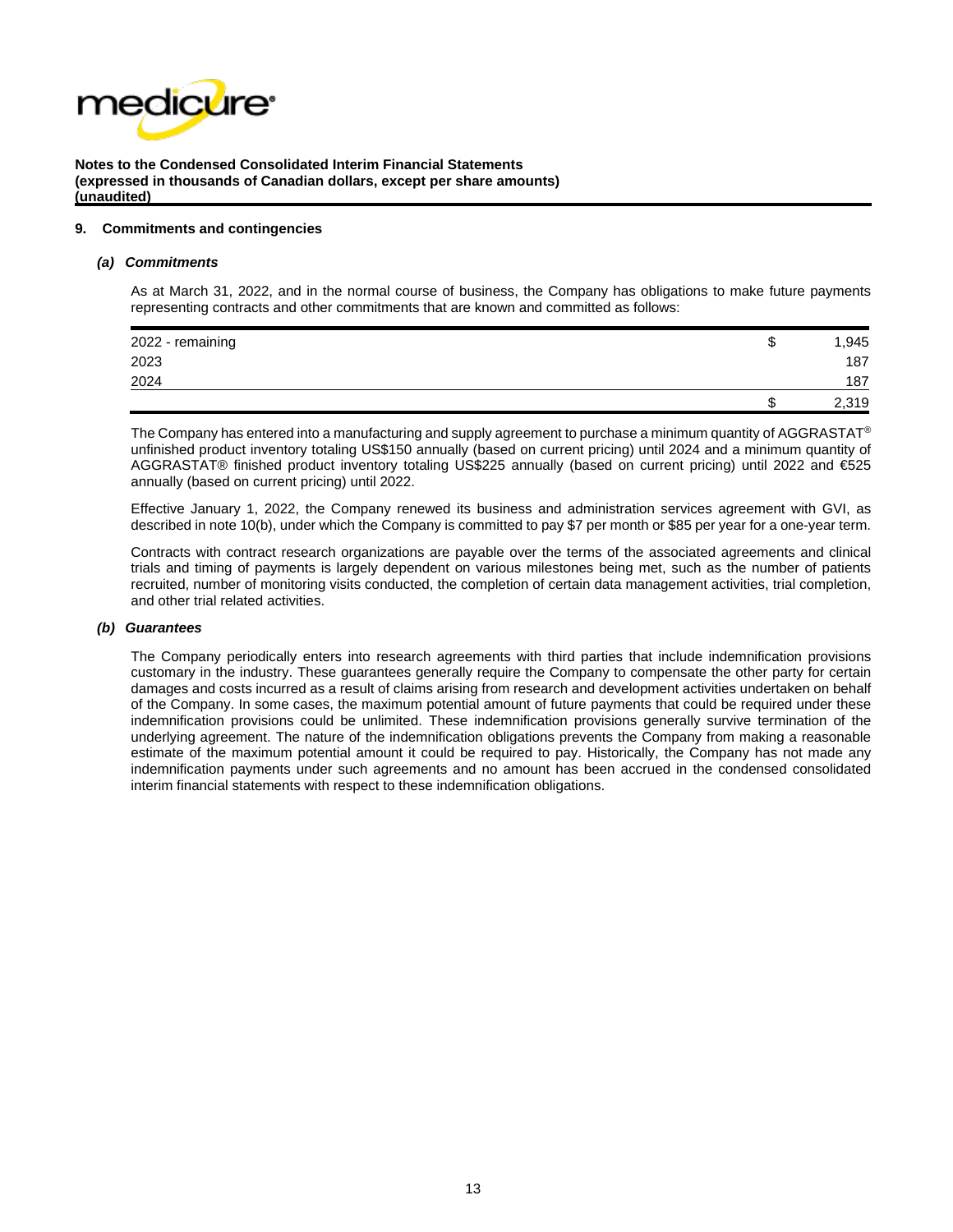

#### **9. Commitments and contingencies (continued)**

#### *(c) Royalties*

As a part of the Birmingham debt settlement described in note 6, beginning on July 18, 2011, the Company is obligated to pay a royalty to Birmingham based on future commercial AGGRASTAT® sales until 2023. The royalty is based on 4% of the first \$2,000 of quarterly AGGRASTAT® sales, 6% on the portion of quarterly sales between \$2,000 and \$4,000 and 8% on the portion of quarterly sales exceeding \$4,000 payable within 60 days of the end of the preceding three-month periods ended February 28, May 31, August 31 and November 30. Birmingham has a one-time option to switch the royalty payment from AGGRASTAT® to a royalty on the sale of MC-1. Management has determined there is no value to the option to switch the royalty to MC-1 as the product is not commercially available for sale and the extended long-term development timeline associated with commercialization of the product. Royalties for the three months ended March 31, 2022 totaled \$117 (2021 – \$105) with no payments made during the three months ended March 31, 2022 (2021 – \$99).

Beginning with the acquisition of ZYPITAMAG® (note 5), completed on September 30, 2019, the Company is obligated to pay royalties to Zydus subsequent to the acquisition date on net sales of ZYPITAMAG®. During the three months ended March 31, 2022, the Company recorded \$40 (2021 - \$5) in royalties in regards to ZYPITAMAG® which is recorded within cost of goods sold on the condensed consolidated interim statement of net income (loss) and comprehensive income for the three months ended March 31, 2022 and had \$179 recorded within accounts payable and accrued liabilities on the condensed consolidated interim statement of financial position as at March 31, 2022 (December 31, 2021 - \$72) pertaining to royalties in regards to ZYPITAMAG®.

#### *(d) Contingencies*

In the normal course of business, the Company may from time to time be subject to various claims or possible claims. Although management currently believes there are no claims or possible claims that if resolved would either individually or collectively result in a material adverse impact on the Company's financial position, results of operations, or cash flows, these matters are inherently uncertain and management's view of these matters may change in the future.

During 2015, the Company began a development project of a cardiovascular generic drug in collaboration with Apicore. The Company has entered into a supply and development agreement under which the Company holds all commercial rights to the drug. In connection with this project, the Company is obligated to pay Apicore 50% of net profit from the sale of this drug. On August 13, 2018, the Company announced that the FDA has approved its ANDA for SNP, a generic intravenous cardiovascular product and the product became available commercially during the third quarter of 2019. To date, no amounts are due and/or payable pertaining to profit sharing on this product.

#### **10. Related party transactions**

#### *(a) Key management personnel compensation*

Key management personnel are those persons having authority and responsibility for planning, directing and controlling the activities of the Company. The Board of Directors, Chief Executive Officer, President and Chief Operating Officer and Chief Financial Officer are key management personnel for all periods.

In addition to their salaries, the Company also provides non-cash benefits and participation in the stock option plan. The following table details the compensation paid to key management personnel:

| Three months ended March 31             | 2022 | 2021 |
|-----------------------------------------|------|------|
| Salaries, fees, and short-term benefits | 135  | 188  |
| Share-based payments                    |      | 40   |
|                                         | 147  | 228  |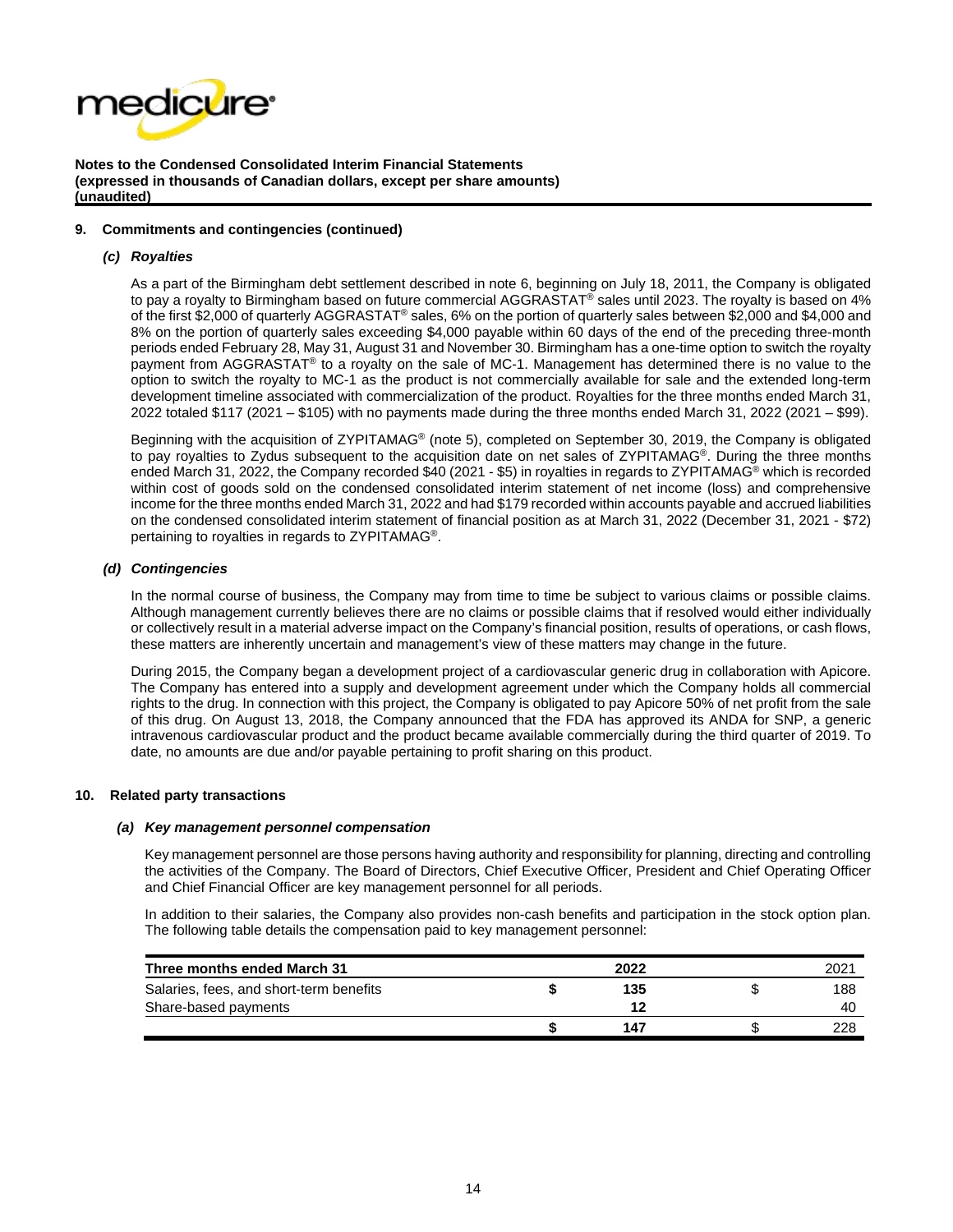

#### **10. Related party transactions**

#### *(b) Transactions with related parties*

Directors and key management personnel control 26% of the voting shares of the Company as at March 31, 2022 (December 31, 2021 – 26%).

During the three months ended March 31, 2022 the Company paid GVI, a company controlled by the Chief Executive Officer, a total of \$21 (2021 – \$21) for business administration services, \$59 (2021 – \$59) in rental costs and \$9 (2021 – \$9) for information technology support services. As described in note 9(a), the business administration services summarized above are provided to the Company through a consulting agreement with GVI.

Clinical research services are provided through a consulting agreement with GVI Clinical Development Solutions Inc. ("GVI CDS"), a company controlled by the Chief Executive Officer. Pharmacovigilance and safety, regulatory support, quality control and clinical support are provided to the Company through the GVI CDS agreement. During the three months ended March 31, 2022, the Company paid GVI CDS \$35 (2021 – \$74) for clinical research services.

Research and development services are provided through a consulting agreement with CanAm Bioresearch Inc. ("CanAm"), a company controlled by a close family member of the Chief Executive Officer. During the three months ended March 31, 2022, the Company paid CanAm \$1 (2021 – \$1) for research and development services.

These transactions have been measured at the exchange amount, which is the amount of consideration established and agreed to by the related parties.

As at March 31, 2022, included in accounts payable and accrued liabilities is \$90 (December 31, 2021 – \$48) payable to GVI and \$77 (December 31, 2021 – \$61) payable to GVI CDS. These amounts are unsecured, payable on demand and non-interest bearing.

Effective July 18, 2016, the Company renewed its consulting agreement with its Chief Executive Officer, through A.D. Friesen Enterprises Ltd., a company owned by the Chief Executive Officer, for a term of five years, at a rate of \$300 annually, increasing to \$315 annually, effective January 1, 2017 and increasing to \$331 annually, effective January 1, 2019. The Company may terminate this agreement at any time upon 120 days' written notice. Any amounts payable to A.D. Friesen Enterprises Ltd. were unsecured, payable on demand and non-interest bearing. On September 30, 2021, the consulting agreement with A.D. Friesen Enterprises Ltd. was mutually terminated, and superseded with a new consulting agreement with its Chief Executive Officer, through ADF Family Holding Corp.

Effective October 1, 2021, the Company signed a consulting agreement with its Chief Executive Officer, through ADF Family Holding Corp., a company owned by the Chief Executive Officer, for a term of 36 months, at a rate of \$18 per month. The aforementioned monthly fee shall be reviewed at January 1, 2023, and then annually thereafter on January 1 by the Board of Directors of the Company for each succeeding year during the term of the agreement, and may be adjusted at the sole discretion of the Board of Directors. The Company may terminate the agreement at any time upon 120 days' written notice. There were not any amounts payable to ADF Family Holding Corp. as a result of this consulting agreement as at December 31, 2021. Any amounts payable to ADF Family Holding Corp are unsecured, payable on demand and non-interest bearing.